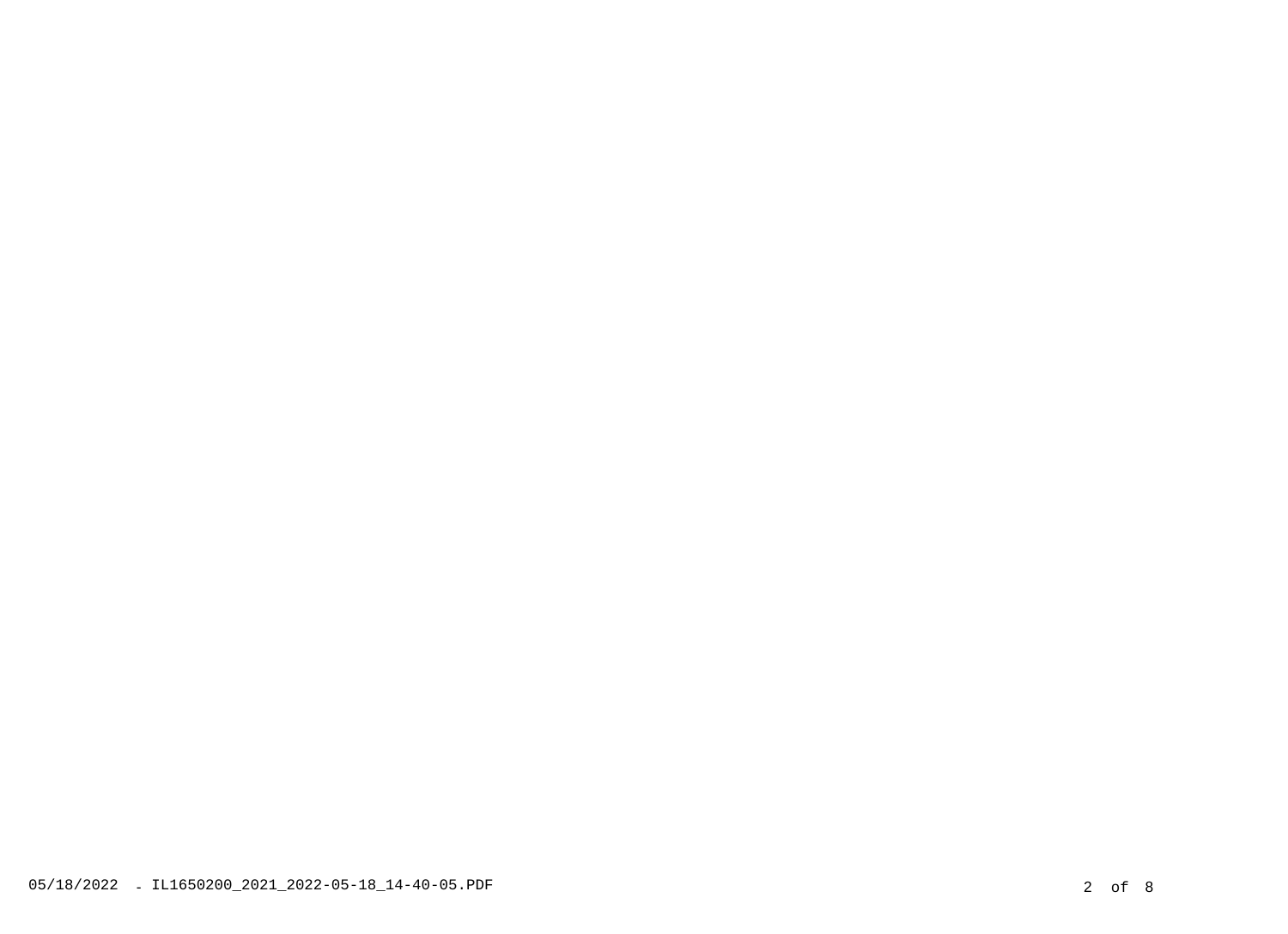#### Source Water Information

| Source Water Name              |                         | Type of Water | Report Status                                                                                                                                                                                                                        | Location                                           |
|--------------------------------|-------------------------|---------------|--------------------------------------------------------------------------------------------------------------------------------------------------------------------------------------------------------------------------------------|----------------------------------------------------|
| CC01 - HARRISBURG MASTER METER | FF IL1655300 TP01 WATER | GW            | <b>Contract Contract Contract Contract Contract Contract Contract Contract Contract Contract Contract Contract Contract Contract Contract Contract Contract Contract Contract Contract Contract Contract Contract Contract Contr</b> | Rpute 13 East (east of the intersection with Route |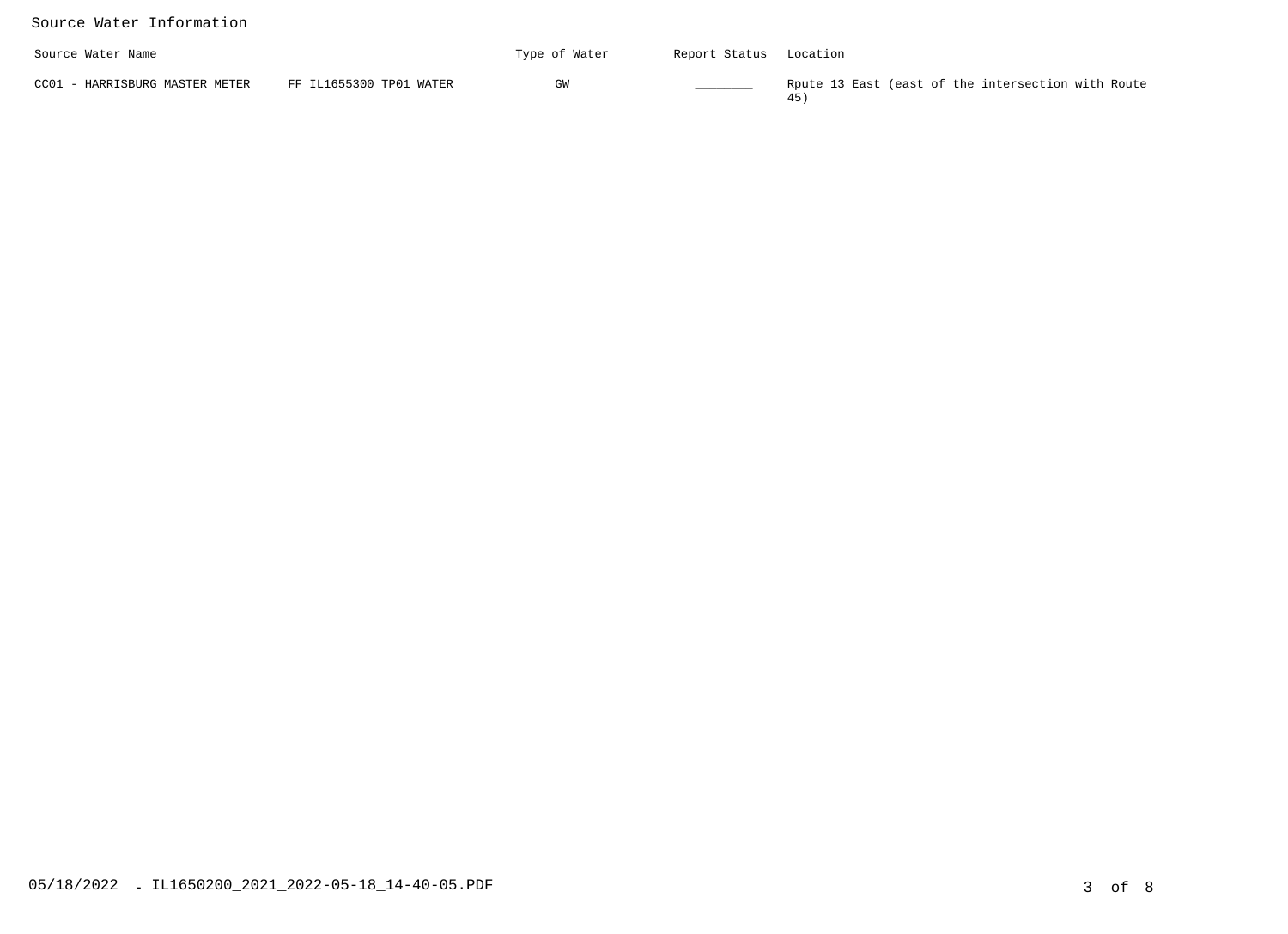#### Source Water Assessment

We want our valued customers to be informed about their water quality. If you would like to learn more, please feel welcome to attend any of our regularly scheduled meetings. The source water assessment for our supply has been completed by the Illinois EPA. If you would like a copy of this information, please stopby City Hall or call our water operator at <u>618-253-7451; option 2</u> . To view a summary version of the completed Source Water Assessments, including: Importance of Source Water; Susceptibility to Contamination Determination; and documentation/recommendation of Source Water Protection Efforts, you may access the Illinois EPAwebsite at http://www.epa.state.il.us/cgi-bin/wp/swap-fact-sheets.pl.

Source of Water: SALINE VALLEY CONSERVANCY DISTRICTTo determine Saline Valley's susceptibility to contamination, a Well Site Survey, published by theIllinois EPA in 1989, was reviewed. Based upon this survey, there are 7 potential sources of groundwater contamination that could pose a hazard to groundwater utilized by Saline Valley's wells. These include 2 wells, 1 above ground fuel storage tank, 1 below ground fuel storage tank, 1 warehouse, 1waste disposal, and 1 grain elevator.The Peabody Coal Company (PCC) operated Eagle No. 2, an underground mine with a coal processing plant and refuse disposal areas on the surface. The refuse disposal areas are located east of Saline Valley wells. There is extensive groundwater contamination in thevicinity of the refuse disposal areas. Concentrations of chloride, iron, manganese, sulfate and total dissolved solids (TDS) exceed the 35 Illinois Administrative Code Part 620.410 Class I: Potable Resource Groundwater concentrations. PCC will be required to implement an adequate corrective action atthe site to remediate groundwater contamination. Based upon this information, the Illinois EPA has determined that the Saline Valley community water supply's source water is susceptible to contamination. As such, the Illinois EPA has provided 5-year recharge area calculations for the wells. The land usewithin the recharge area of the wells was analyzed as part of this susceptibility determination. This land use includes agricultural properties.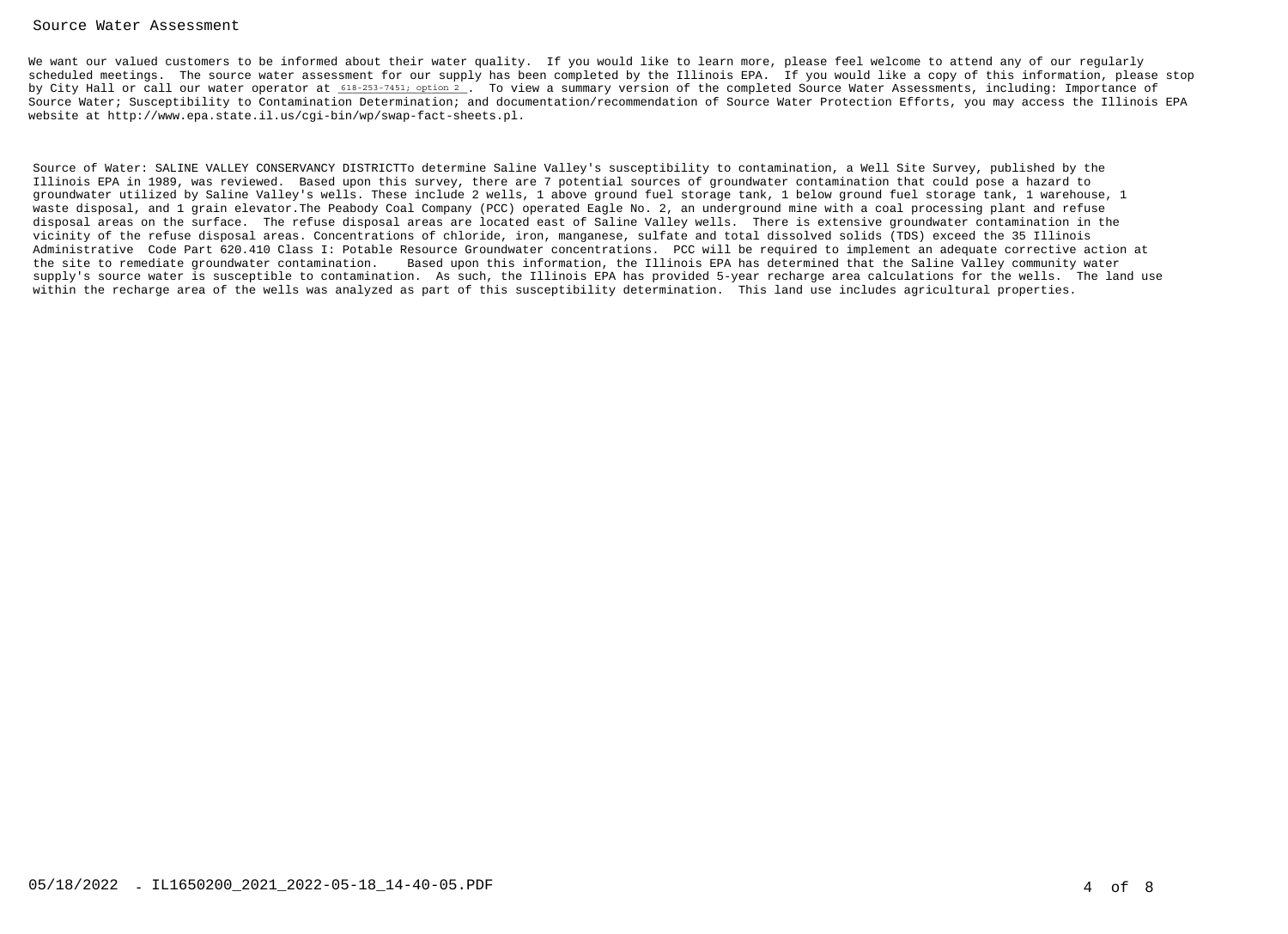#### **2021Regulated Contaminants Detected**

#### **Lead and Copper**

Definitions:

 Action Level Goal (ALG): The level of a contaminant in drinking water below which there is no known or expected risk to health. ALGs allow for a margin ofsafety.

| Action Level: The concentration of a contaminant which, if exceeded, triggers treatment or other requirements which a water system must follow. |  |  |  |
|-------------------------------------------------------------------------------------------------------------------------------------------------|--|--|--|
|                                                                                                                                                 |  |  |  |

| Lead and Copper | Date Sampled | MCLG | Action Level<br>(AL) | 90th<br>Percentile | # Sites Over<br>AL | Units | Violation | Likely Source of Contamination                                                                                |
|-----------------|--------------|------|----------------------|--------------------|--------------------|-------|-----------|---------------------------------------------------------------------------------------------------------------|
| Copper          | 08/24/2020   | 1.3  |                      | 0.15               |                    | ppm   |           | Erosion of natural deposits; Leaching from<br>wood preservatives; Corrosion of household<br>plumbing systems. |
| Lead            | 08/24/2020   |      |                      | 2.4                |                    | ppb   |           | Corrosion of household plumbing systems;<br>Erosion of natural deposits.                                      |

#### **Water Quality Test Results**

| Definitions:                                          | The following tables contain scientific terms and measures, some of which may require explanation.                                                                                                                                                                         |
|-------------------------------------------------------|----------------------------------------------------------------------------------------------------------------------------------------------------------------------------------------------------------------------------------------------------------------------------|
| Avq:                                                  | Regulatory compliance with some MCLs are based on running annual average of monthly samples.                                                                                                                                                                               |
| Level 1 Assessment:                                   | A Level 1 assessment is a study of the water system to identify potential problems and determine (if possible) why<br>total coliform bacteria have been found in our water system.                                                                                         |
| Level 2 Assessment:                                   | A Level 2 assessment is a very detailed study of the water system to identify potential problems and determine (if<br>possible) why an E. coli MCL violation has occurred and/or why total coliform bacteria have been found in our water<br>system on multiple occasions. |
| Maximum Contaminant Level or MCL:                     | The highest level of a contaminant that is allowed in drinking water. MCLs are set as close to the MCLGs as feasible<br>using the best available treatment technology.                                                                                                     |
|                                                       | Maximum Contaminant Level Goal or MCLG: The level of a contaminant in drinking water below which there is no known or expected risk to health. MCLGs allow<br>for a margin of safety.                                                                                      |
| Maximum residual disinfectant level or<br>MRDL:       | The highest level of a disinfectant allowed in drinking water. There is convincing evidence that addition of a<br>disinfectant is necessary for control of microbial contaminants.                                                                                         |
| Maximum residual disinfectant level<br>goal or MRDLG: | The level of a drinking water disinfectant below which there is no known or expected risk to health. MRDLGs do not<br>reflect the benefits of the use of disinfectants to control microbial contaminants.                                                                  |
| na:                                                   | not applicable.                                                                                                                                                                                                                                                            |
| $m$ rem:                                              | millirems per year (a measure of radiation absorbed by the body)                                                                                                                                                                                                           |
| $ppb$ :                                               | micrograms per liter or parts per billion - or one ounce in 7,350,000 gallons of water.                                                                                                                                                                                    |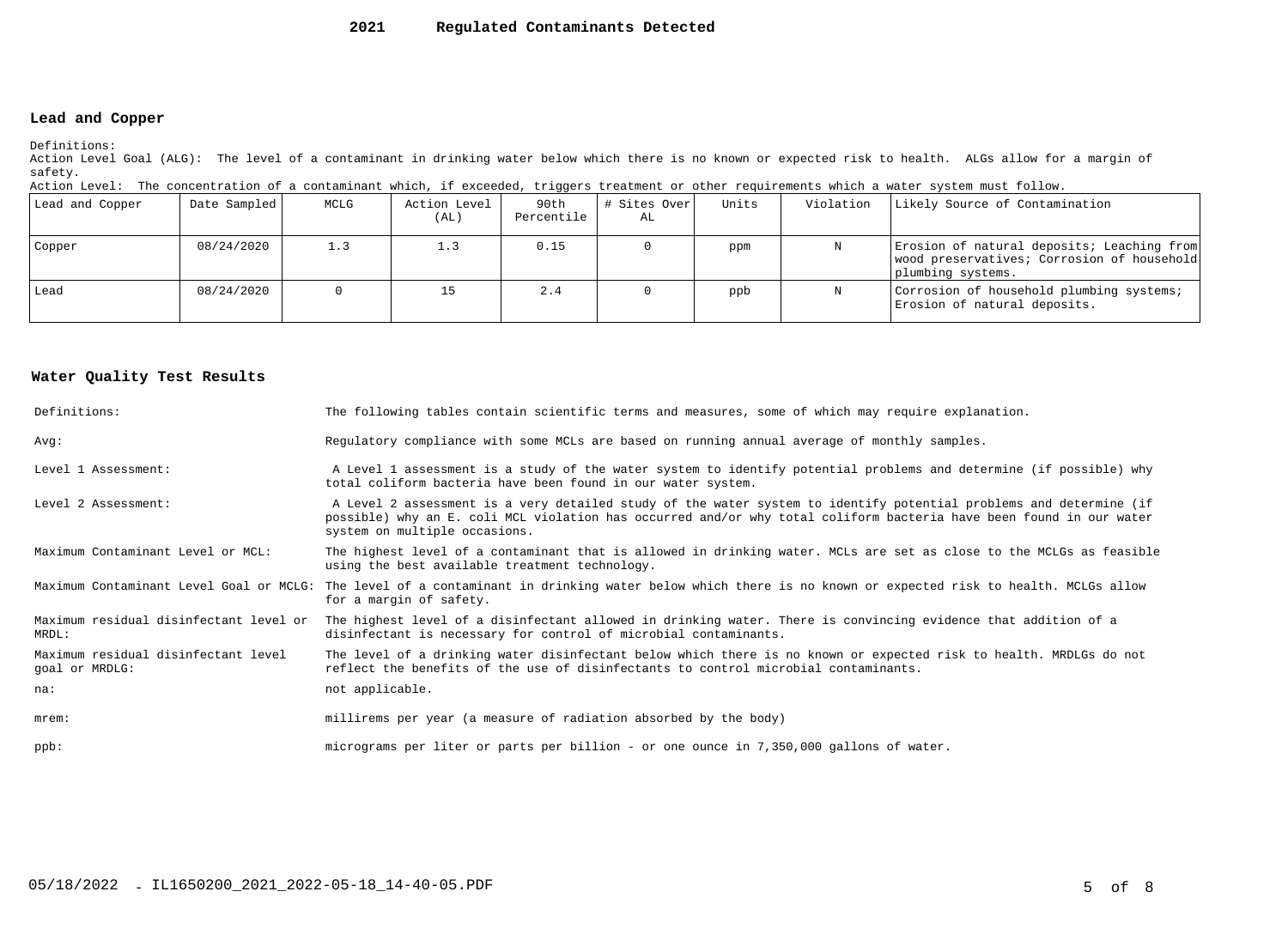# **Water Quality Test Results**

| ppm:                       | milligrams per liter or parts per million - or one ounce in 7,350 gallons of water. |  |
|----------------------------|-------------------------------------------------------------------------------------|--|
| Treatment Technique or TT: | A required process intended to reduce the level of a contaminant in drinking water. |  |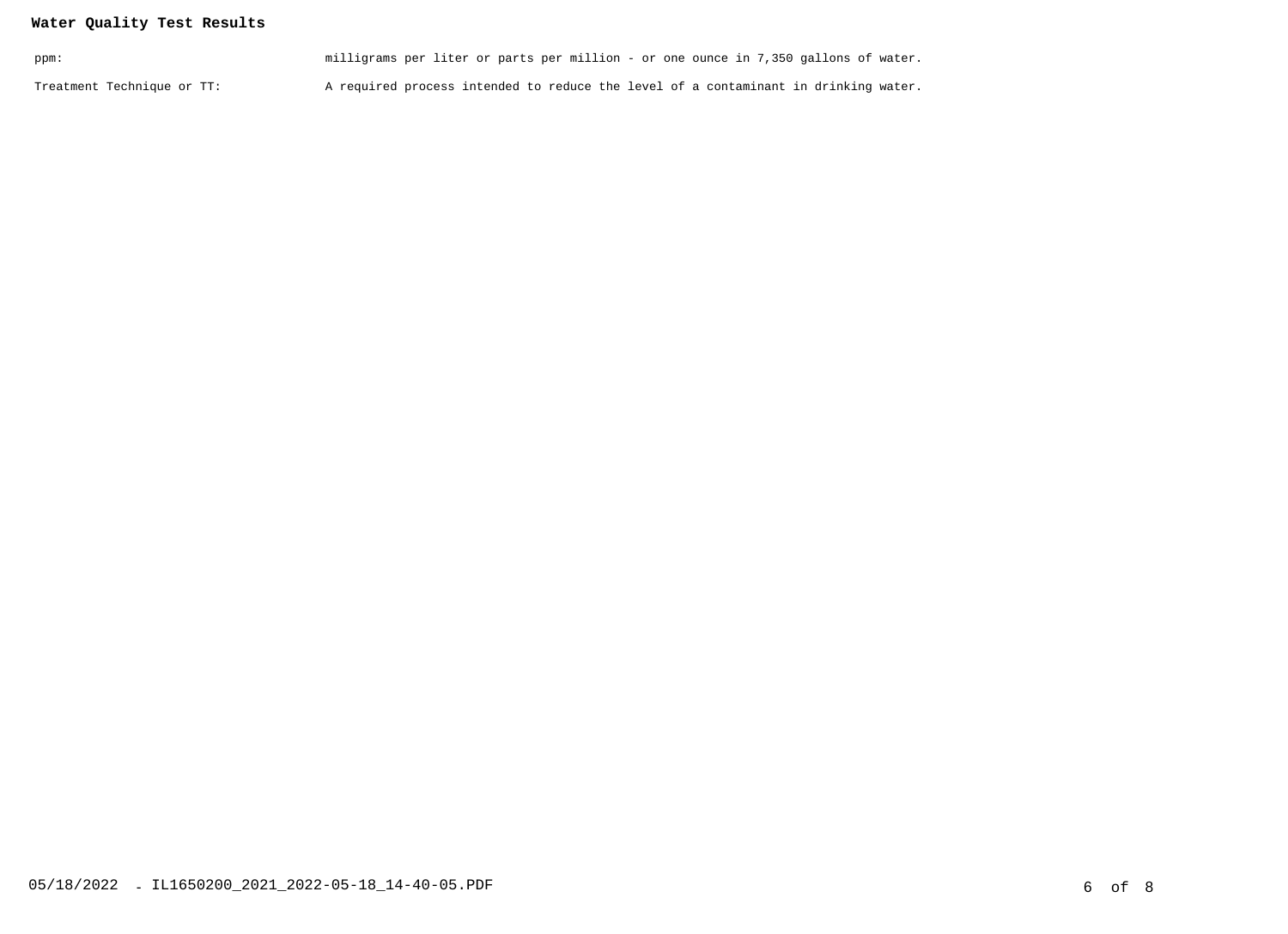#### **Regulated Contaminants**

| Disinfectants and<br>Disinfection By-<br>Products | Collection<br>Date | Detected | Highest Level Range of Levels<br>Detected | MCLG                     | MCL        | Units |   | Violation Likely Source of Contamination   |
|---------------------------------------------------|--------------------|----------|-------------------------------------------|--------------------------|------------|-------|---|--------------------------------------------|
| Chlorine                                          | 12/31/2021         | 1.4      | $1.3 - 1.4$                               | $MRDLG = 4$              | $MRDL = 4$ | ppm   | N | Water additive used to control microbes.   |
| Haloacetic Acids<br>(HAA5)                        | 2021               | 17       | $17.1 - 17.1$                             | No goal for<br>the total | 60         | ppb   | N | By-product of drinking water disinfection. |
| Total Trihalomethanes<br>(TTHM)                   | 2021               | 15       | $15.29 - 15.29$                           | No goal for<br>the total | 80         | ppb   | N | By-product of drinking water disinfection. |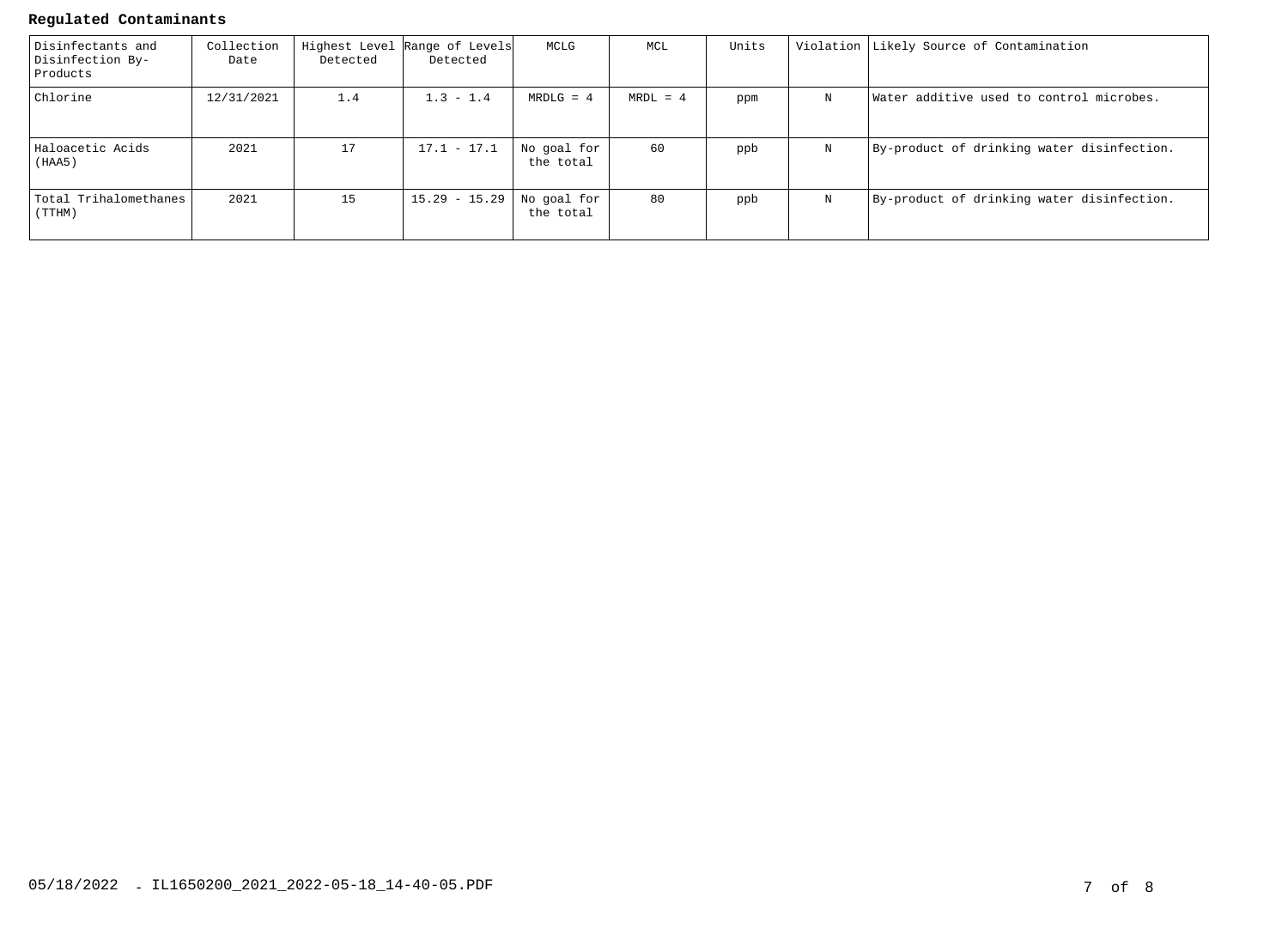# **2021 Saline Valley Conservancy District**

ŵ

#### **Coliform Bacteria**

| Maximum<br>Contaminant Level<br>Goal | Maximum<br>Contaminant<br>Level | Positive | Total Coliform   Highest No. of Fecal Coliform or E.<br>Coli Maximum<br>Contaminant Level | Total No. of<br>Positive E. Coli or<br>Fecal Coliform<br>Samples | Violation Likely Source of Contamination |
|--------------------------------------|---------------------------------|----------|-------------------------------------------------------------------------------------------|------------------------------------------------------------------|------------------------------------------|
|                                      | . positive<br>monthly sample.   |          |                                                                                           |                                                                  | Naturally present in the environment.    |

#### **Water Quality Test Results**

| Definitions:                                          | The following tables contain scientific terms and measures, some of which may require explanation.                                                                                                                                                                         |
|-------------------------------------------------------|----------------------------------------------------------------------------------------------------------------------------------------------------------------------------------------------------------------------------------------------------------------------------|
| Avq:                                                  | Requlatory compliance with some MCLs are based on running annual average of monthly samples.                                                                                                                                                                               |
| Level 1 Assessment:                                   | A Level 1 assessment is a study of the water system to identify potential problems and determine (if possible) why<br>total coliform bacteria have been found in our water system.                                                                                         |
| Level 2 Assessment:                                   | A Level 2 assessment is a very detailed study of the water system to identify potential problems and determine (if<br>possible) why an E. coli MCL violation has occurred and/or why total coliform bacteria have been found in our water<br>system on multiple occasions. |
| Maximum Contaminant Level or MCL:                     | The highest level of a contaminant that is allowed in drinking water. MCLs are set as close to the MCLGs as feasible<br>using the best available treatment technology.                                                                                                     |
| Maximum Contaminant Level Goal or MCLG:               | The level of a contaminant in drinking water below which there is no known or expected risk to health. MCLGs allow<br>for a margin of safety.                                                                                                                              |
| Maximum residual disinfectant level or<br>MRDL:       | The highest level of a disinfectant allowed in drinking water. There is convincing evidence that addition of a<br>disinfectant is necessary for control of microbial contaminants.                                                                                         |
| Maximum residual disinfectant level<br>goal or MRDLG: | The level of a drinking water disinfectant below which there is no known or expected risk to health. MRDLGs do not<br>reflect the benefits of the use of disinfectants to control microbial contaminants.                                                                  |
| na:                                                   | not applicable.                                                                                                                                                                                                                                                            |
| mrem:                                                 | millirems per year (a measure of radiation absorbed by the body)                                                                                                                                                                                                           |
| ppb:                                                  | micrograms per liter or parts per billion - or one ounce in 7,350,000 gallons of water.                                                                                                                                                                                    |
| ppm:                                                  | milligrams per liter or parts per million - or one ounce in 7,350 gallons of water.                                                                                                                                                                                        |
| Treatment Technique or TT:                            | A required process intended to reduce the level of a contaminant in drinking water.                                                                                                                                                                                        |

03/29/2022 \_ IL1655300 2021\_2022-03-29 08-29-33.PDF 5 of 7

 $\sim$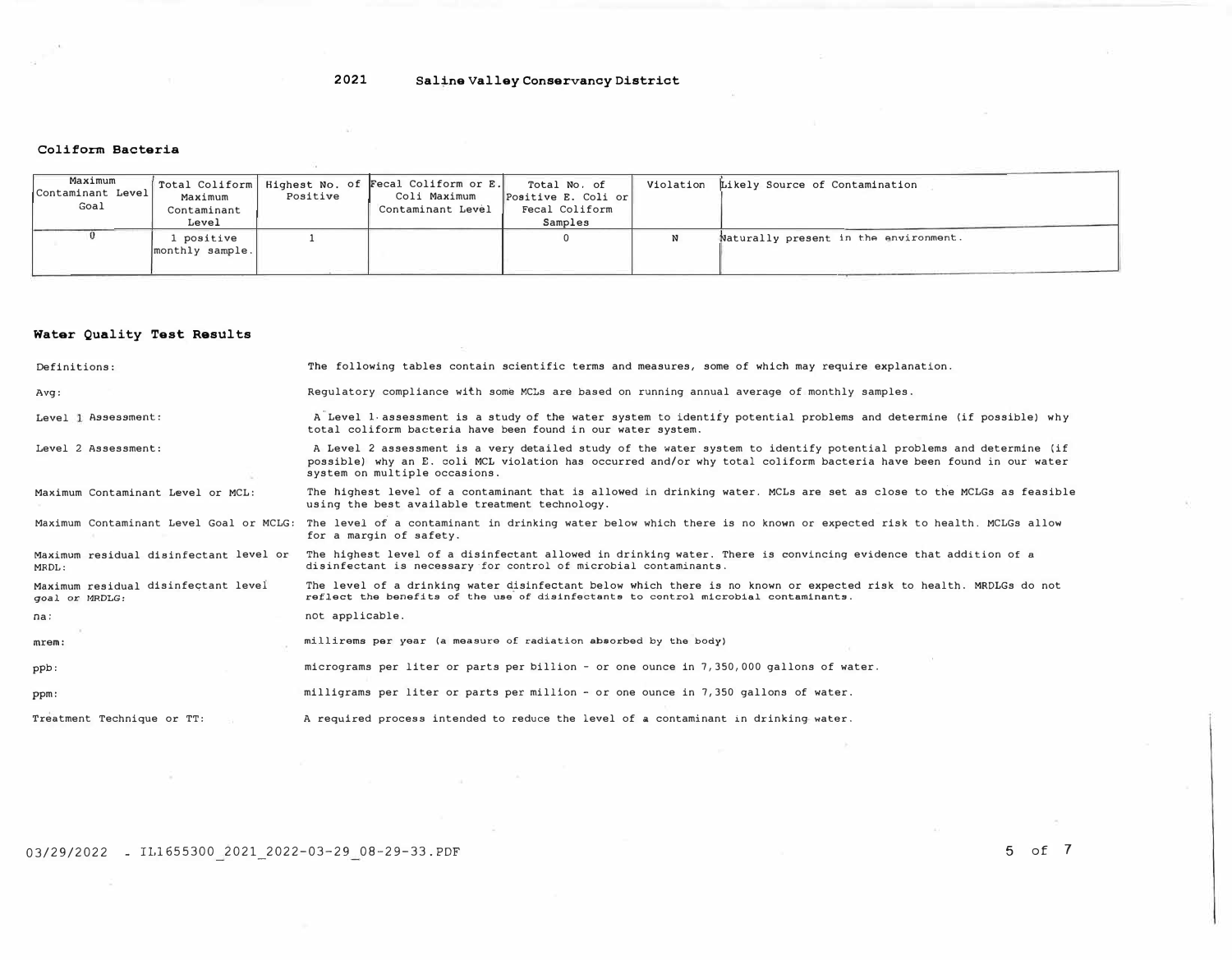#### **Regulated Contaminants - SALINE VALLEY CONSERVANCY DISTRICT DETECTED CONTAMINANTS**

| Disinfectants and<br>Disinfection By-<br>Products | Collection<br>Date | Highest Level<br>Detected | Range of Levels<br>Detected               | <b>MCLG</b>              | <b>MCL</b>     | Units<br>$-100$ |              | Violation Likely Source of Contamination                                                                                         |
|---------------------------------------------------|--------------------|---------------------------|-------------------------------------------|--------------------------|----------------|-----------------|--------------|----------------------------------------------------------------------------------------------------------------------------------|
| Chlorine                                          | 12/31/2021         | 1.5                       | $1 - 1.8$                                 | $MRDLG = 4$              | $MRDL = 4$     | ppm             | $\mathbb{N}$ | Water additive used to control microbes.                                                                                         |
| Haloacetic Acids<br>(HAA5)                        | 2021<br>(9)        | 17                        | $7 - 17.4$                                | No goal for<br>the total | 60             | ppb             | N            | By-product of drinking water disinfection.                                                                                       |
| Total Trihalomethanes<br>(TTHM)                   | 2021               | 78                        | $31.2 - 78.2$                             | No goal for<br>the total | 80             | ppb             | N            | By-product of drinking water disinfection.                                                                                       |
| Inorganic<br>Contaminants                         | Collection<br>Date | Detected                  | Highest Level Range of Levels<br>Detected | <b>MCLG</b>              | MCL            | Units           |              | Violation Likely Source of Contamination                                                                                         |
| Arsenic                                           | 2021               | $\mathbf{1}$              | $0 - 1$                                   | $\Omega$                 | 10             | ppb             | N            | Erosion of natural deposits; Runoff from<br>orchards; Runoff from glass and electronics<br>production wastes.                    |
| Barium                                            | 04/15/2020         | 0.014                     | $0.014 - 0.014$                           | $\overline{c}$           | $\overline{c}$ | ppm             | $\mathbb{N}$ | Discharge of drilling wastes; Discharge from<br>metal refineries; Erosion of natural deposits.                                   |
| Fluoride                                          | 04/15/2020         | 0.682                     | $0.682 - 0.682$                           | $\overline{4}$           | 4.0            | ppm             | $N$ .        | Erosion of natural deposits; Water additive<br>which promotes strong teeth; Discharge from<br>fertilizer and aluminum factories. |
| Iron                                              | 2021               | 4.3                       | $0 - 4.3$                                 |                          | 1.0            | ppm             | N            | This contaminant is not currently regulated by<br>the USEPA. However, the state regulates.<br>Erosion of natural deposits.       |
| Manganese                                         | 2021               | 210                       | $0 - 210$                                 | 150                      | 150            | ppb             | N            | This contaminant is not currently regulated by<br>the USEPA. However, the state regulates.<br>Erosion of natural deposits.       |
| Nitrate [measured as<br>Nitrogen)                 | 2021               | 0.06<br>o.                | $0.06 - 0.06$                             | 10                       | 10             | ppm             | N            | Runoff from fertilizer use; Leaching from<br>septic tanks, sewage; Erosion of natural<br>deposits.                               |
| Selenium                                          | 04/15/2020         | 1.8                       | $1.8 - 1.8$                               | 50                       | 50             | ppb             | N            | Discharge from petroleum and metal refineries;<br>Erosion of natural deposits; Discharge from<br>mines.                          |
| Sodium                                            | 04/15/2020         | 12                        | $12 - 12$                                 |                          |                | ppm             | N            | Erosion from naturally occuring deposits.<br>Used in water softener regeneration.                                                |